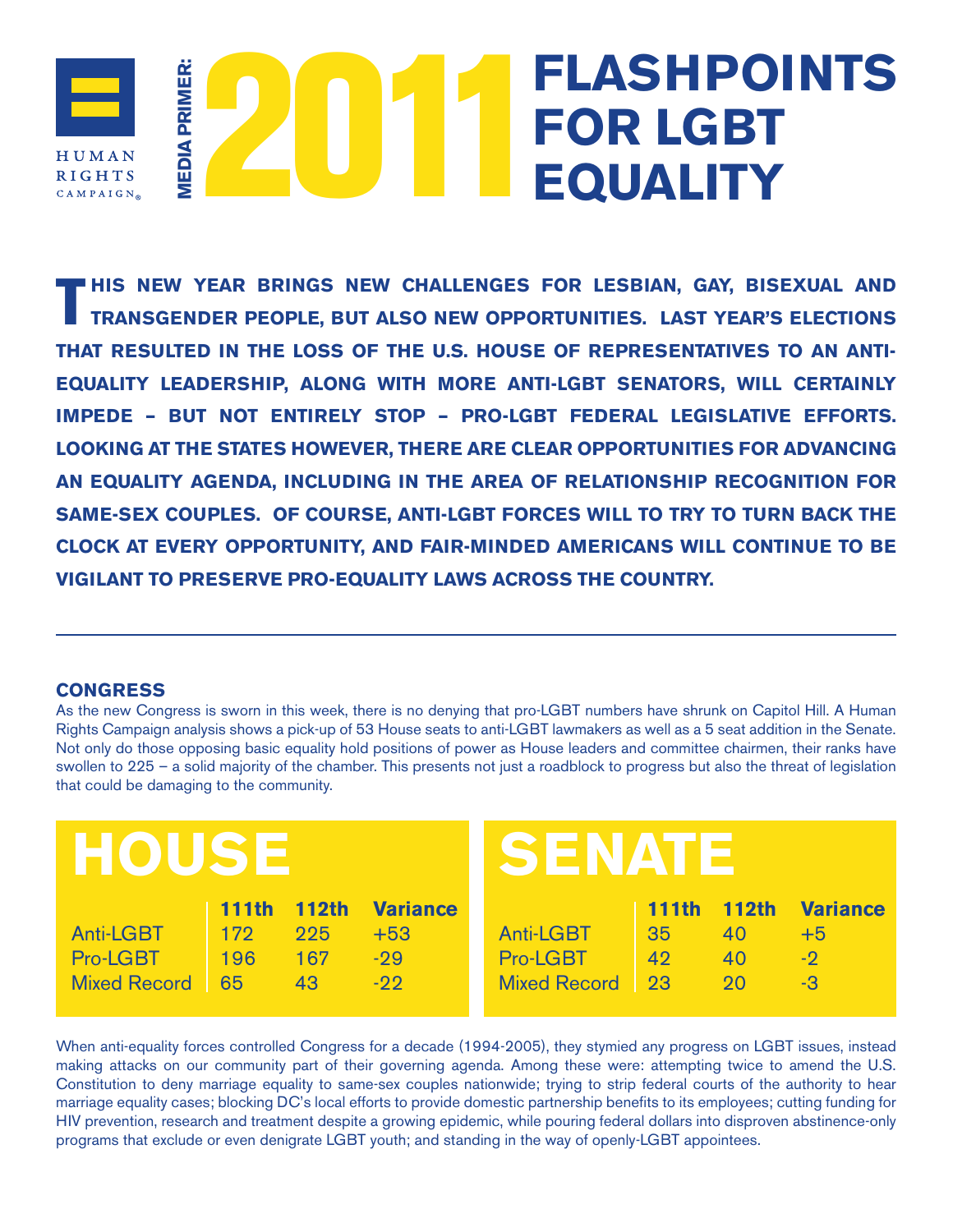A Congress controlled by anti-equality Republican leaders could very well return to this playbook, and even go further by: cutting Justice Department funds for enforcement of the Matthew Shepard and James Byrd, Jr. Hate Crimes Prevention Act; trying to roll back Obama administration advances for LGBT people, like benefits for the partners of Foreign Service officers or hospital visitation protections; and standing in the way of the nomination of pro-equality federal judges.

Anti-LGBT leaders controlling one house of Congress won't stop the LGBT community from reintroducing critical bills like the inclusive **Employment Non-Discrimination Act** (ENDA) or the repeal of the so-called **Defense of Marriage Act** (DOMA). We will continue to work with our key allies on Capitol Hill to try and find ways to move pro-equality legislation forward.

Two areas remain ripe for congressional action, even amidst this challenging new environment. Perhaps some of the most eye-opening narratives about the LGBT community in the last year were the stories of youth who had experienced anti-LGBT bullying and harassment and the stories of many youths whose lives were ended by suicide. Two pieces of legislation in Congress aim to address anti-LGBT bullying and harassment – the **Safe Schools Improvement Act** (SSIA) and the **Student Non-Discrimination**  Act (SNDA). Additionally, tax and benefits issues may receive some attention, including the Domestic Partnership Benefits and Obligations Act (DPBO), which would provide equal family benefits to same-sex partners of federal civilian employees and help the federal government compete with America's leading employers, as well as the **Tax Equity for Health Plan Beneficiaries Act** (DP Tax), which would eliminate the unfair tax on employer-provided health insurance benefits for any eligible beneficiary.

Additionally in the 112th Congress, several other LGBT-related pieces of legislation will include: the **Uniting American Families Act** (UAFA) that would permit U.S. citizens and legal permanent residents to sponsor their samesex partners for immigration purposes; **the Freedom from Discrimination in Credit Act**, which would add sexual orientation and gender identity to the Equal Credit Opportunity Act; legislation to protect LGBT people from **housing discrimination**; the **Every Child Deserves a Family Act**, which would encourage states to add adoption and foster care laws and policies that do not discriminate based on sexual orientation or gender identity; and issues related to **HIV/AIDS funding** for prevention, care and treatment.

### **FEDERAL ADMINISTRATIVE CHANGES**

HRC developed the Blueprint for Positive Change at the beginning of the Obama administration – a list of non-legislative policy changes to improve the lives of LGBT people and our families – and we have had a number of important victories to date, including historic changes to hospital visitation rules nationwide. We will continue to push for the adoption of policy and regulatory changes across the executive branch, including: protections for LGBT people and their families in accessing disaster relief services from the Federal Emergency Management Agency; respectful and non-discriminatory policies addressing the treatment of transgender air travelers by the Transportation Security Administration; and the implementation of promised housing discrimination protections for LGBT families at the Department of Housing and Urban Development.

### **STATE LEGISLATION**

Marriage and relationship recognition may be a recurring theme of 2011 for action in the states. **Maryland, New York** and **Rhode Island** are poised to advance marriage equality bills. **Hawaii**, after electing a progressive governor, will likely overcome 2010's disappointing veto of civil unions. **Delaware** will make its first push for civil unions, with a good chance of success on the first try. **Illinois** awaits the governor's signature on civil unions legislation.

On the other side of the coin, some states may try to roll back protections for same-sex couples and their families. **New Hampshire** will have to fight tooth and nail to hang on to marriage equality now that Republicans have a veto-proof majority in both houses. **Iowa** state Sen. Michael Gronstal will come under considerable pressure for his vow to block any attempt to amend the state constitution to limit marriage to opposite-sex couples. States such as **Indiana, Pennsylvania** and **North Carolina** are at risk for having their state constitutions amended to enshrine discrimination as well.

# **CONGRESSIONAL REPUBLICAN LEADERSHIP HRC SCORECARD RATINGS**

|                             | <b>111th</b> | <b>110th</b> |
|-----------------------------|--------------|--------------|
| <b>Sen. Mitch McConnell</b> | 0%           | 20%          |
| Sen. John Kyl               | 0%           | 0%           |
| Sen. Lamar Alexander        | 14%          | 20%          |
|                             |              |              |
| <b>Rep. John Boehner</b>    | 0%           | $0\%$        |
| <b>Rep. Eric Cantor</b>     | $0\%$        | $0\%$        |
| <b>Rep. Kevin McCarthy</b>  | 0%           | 0%           |
|                             |              |              |